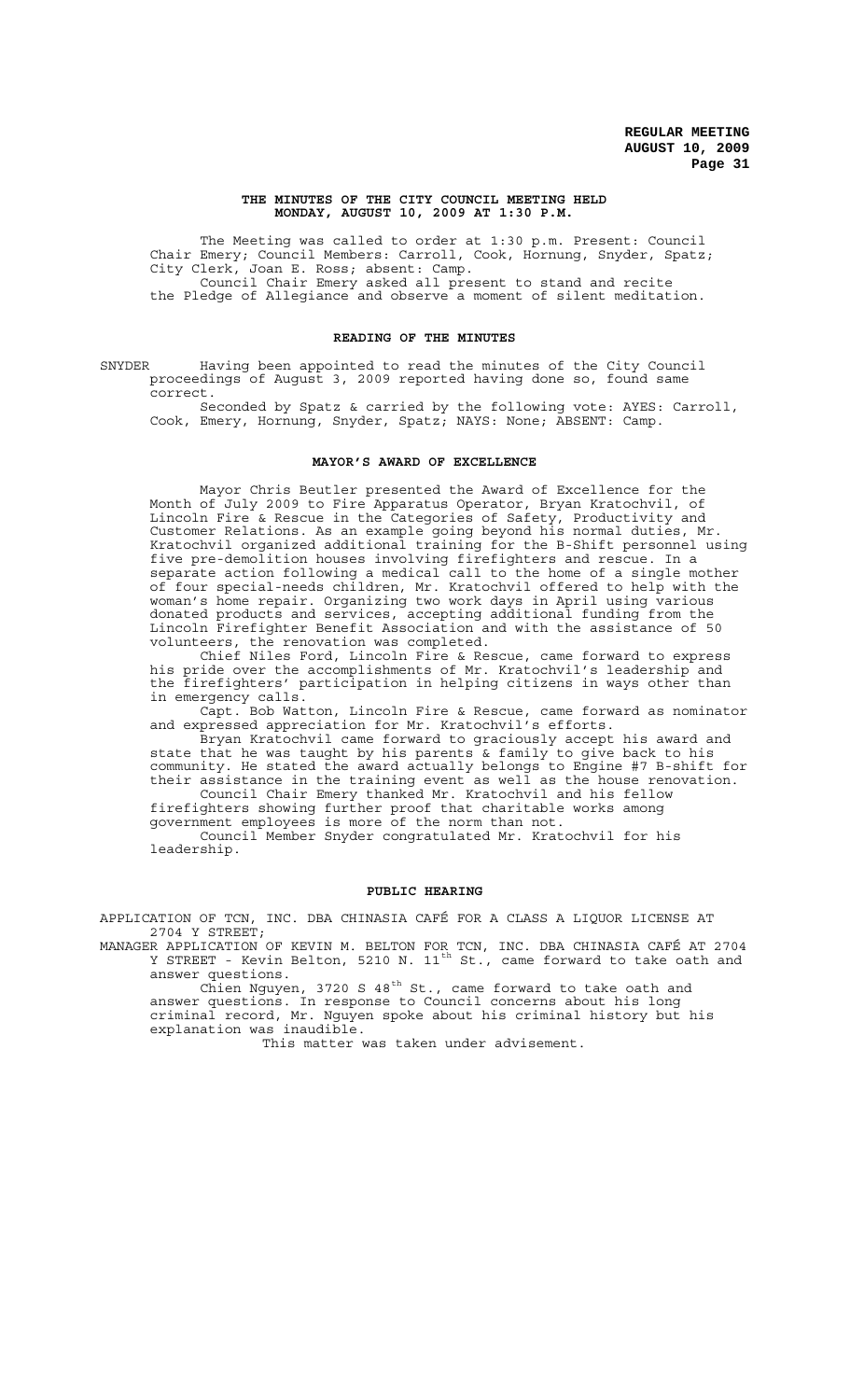APPROVING THE TRANSFER OF UNSPENT AND UNENCUMBERED APPROPRIATIONS AND CASH (IF ANY) BETWEEN CERTAIN CAPITAL IMPROVEMENT PROJECTS WITHIN THE STREET CONSTRUCTION FUND, WATER CONSTRUCTION FUND, SANITARY SEWER CONSTRUCTION FUND, AND CAPITAL PROJECTS FUND WITHIN THE PUBLIC WORKS & UTILITIES DEPARTMENT - Fran Mejer, Public Works & Utilities Business Manager, came forward to answer questions about the annual transfer of funds. She explained that the water portion is un-appropriating approximately \$9 million in capital improvement projects primarily due to decreased bonding capacity.

Roger Figard, Public Works & Utilities City Engineer, came forward to answer questions about the shared City/County goal to buy right-ofway as needed to achieve corridor protection on the East Beltway. This matter was taken under advisement.

AMENDING ORDINANCE NO. 19169 AUTHORIZING THE ISSUANCE OF NOT TO EXCEED \$932,000.00 CITY OF LINCOLN, NEBRASKA BLOCK 85 REDEVELOPMENT PROJECT TAX ALLOCATION BONDS TO INCREASE THE MAXIMUM INTEREST RATE PERMITTED UNDER THE ORDINANCE FROM 9% TO 10% PER ANNUM - Don Herz, Finance Director, came forward to explain the rate change. He said banks are reluctant to go out 15 years on financing at much less than 10%. This matter was taken under advisement.

**\*\* END OF PUBLIC HEARING \*\***

**TOOK BREAK 1:49 P.M. RECONVENED 1:55 P.M.**

# **COUNCIL ACTION**

### **REPORTS OF CITY OFFICERS**

- REPORT FROM CITY TREASURER OF FRANCHISE TAX FOR THE MONTH OF JUNE, 2009 FROM BLACK HILLS/NEBRASKA GAS UTILITY CO., LLC - CLERK presented said report which was placed on file in the Office of the City Clerk. **(16-1)**
- CLERK'S LETTER AND MAYOR'S APPROVAL OF RESOLUTIONS AND ORDINANCES PASSED BY THE CITY COUNCIL ON JULY 27, 2009 - CLERK presented said report which was placed on file in the Office of the City Clerk. **(27-1)**
- REPORT FROM CITY TREASURER OF TELECOMMUNICATIONS OCCUPATION TAX FOR 1  $^{\mathrm{ST}}$ QUARTER 2009: INETWORKS GROUP, TELENATIONAL COMMUNICATIONS; APRIL-MAY 2009: STARTEC GLOBAL; 2ND QUARTER 2009: ASSOCIATION ADMINISTRATORS, NETWORK US, ORBITCOM, T-MOBILE CENTRAL; APRIL 2009: GLOBALSTAR USA, NOSVA; MAY 2009: ACN COMMUNICATIONS SERVICES, ADVANCED TEL INC, ARIZONA TELEPHONY, AT&T COMMUNICATIONS OF MIDWEST, BROADWING, COMM., CELLCO PARTNERSHIP, CIMCO COMM., CINCINNATI BELL ANY DISTANCE, CINTHEX, CTI LONG DISTANCE, GLOBAL CROSSING, GLOBALSTAR USA, GRANITE, IBM GLOBAL, INTELLICALL OPERATOR SERVICES, KDDI AMERICA, MCLEODUSA, NEW CINGULAR WIRELESS, NEW EDGE NETWORKS, NETWORK BILLING SYSTEMS, NORSTAN NETWORK SERVICES, NOS COMM., NOSVA, OMAHA CELLULAR, ONSTAR, PRIMUS, QUANTUM SHIFT, QWEST COMM., SIOUX CITY MSA, TELECORP COMM., TCG OMAHA, TON SERVICES, TRACFONE WIRELESS, TRANS NATIONAL, TWC DIGITAL PHONE, UCN, USCOC OF GREATER IOWA, USCOC OF NEBRASKA/KANSAS, VERIZON LONG DISTANCE, VERIZON SELECT, VERIZON WIRELESS, VIRGIN MOBILE USA, VOICECOM, WINDSTREAM NEBRASKA, WINDSTREAM SYSTEMS OF THE MIDWEST, WORKING ASSETS FUNDING SERVICE, XO COMMUNICATION SERVICES; JUNE 2009: ALLTEL COMMUNICATIONS OF NEBRASKA, ATS MOBILE TELEPHONE, COVISTA, CRICKET COMMUNICATIONS, D&D COMM., ENHANCED COMM. GROUP, MCI COMMUNICATIONS

SERVICES, NOS COMM., NEXTEL, SPRINT COMMUNICATION CO., UNITE PRIVATE NETWORKS, WWC LICENSE, WINDSTREAM NEBRASKA, WINDSTREAM SYSTEMS OF THE MIDWEST, YESTEL USA, 800 RESPONSE INFORMATION SERVICES - CLERK presented said report which was placed on file in the Office of the City Clerk. **(20)**

- REPORT FROM CITY TREASURER OF E911 SURCHARGE FOR THE 2ND QUARTER 2009: WINDSTREAM COMMUNICATIONS; MAY 2009: CHARTER FIBERLINK - NEBRASKA LLC; JUNE 2009: AT&T COMMUNICATIONS OF MIDWEST, TWC DIGITAL PHONE LLC - CLERK presented said report which was placed on file in the Office of the City Clerk. **(20-02)**
- RESOLUTION APPROVING THE DISTRIBUTION OF FUNDS REPRESENTING INTEREST EARNINGS ON SHORT-TERM INVESTMENTS OF IDLE FUNDS DURING THE MONTH ENDED JUNE 30,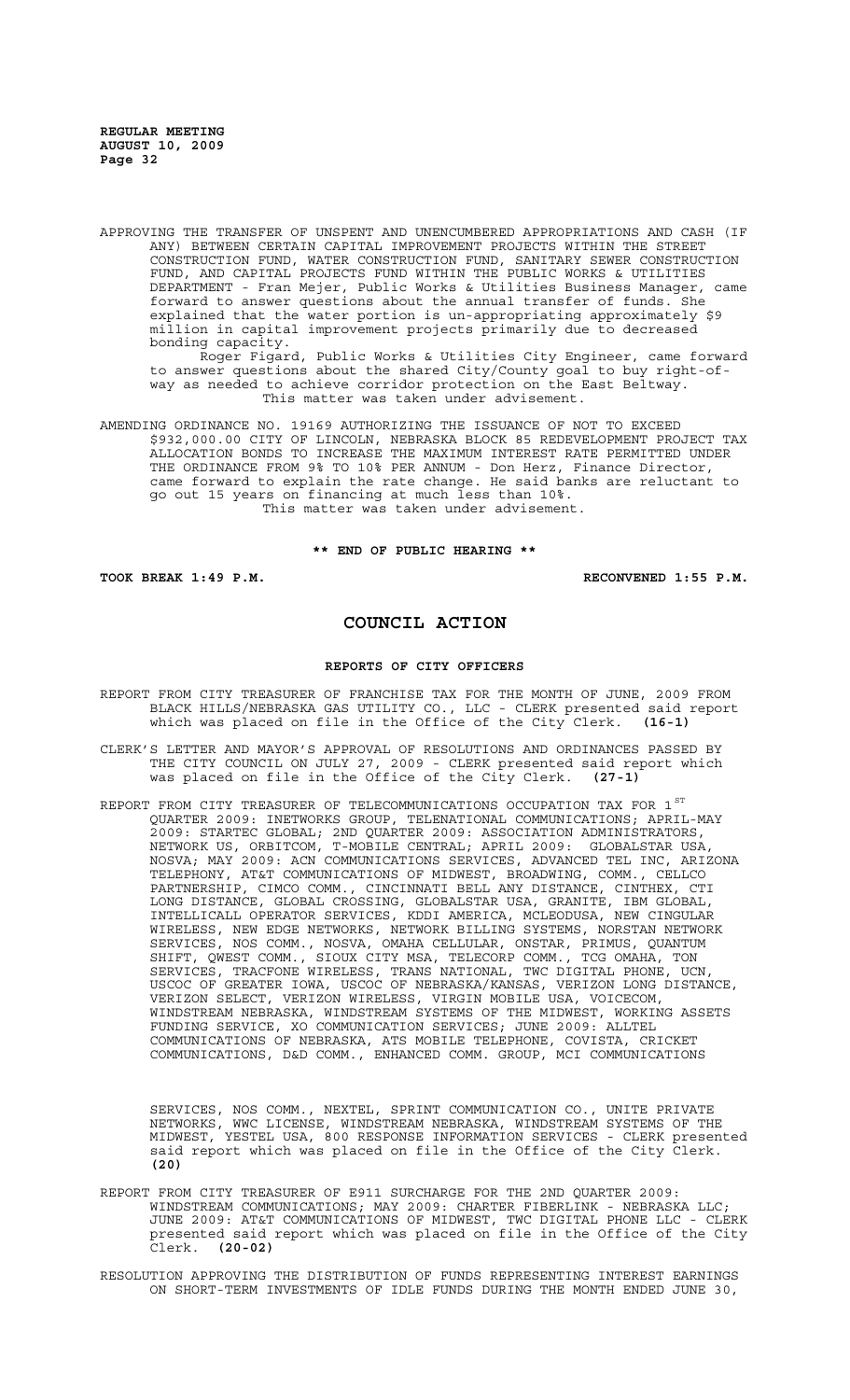2009 - CLERK read the following resolution, introduced by John Spatz, who moved its adoption:<br>A-85469 BE IT RESOLVED by

BE IT RESOLVED by the City Council of the City of Lincoln, Nebraska:

That during the month ended June 30, 2009, \$537,872.23 was earned from the investments of "IDLE FUNDS". The same is hereby distributed to the various funds on a pro-rata basis using the balance of each fund and allocating a portion of the interest on the ratio that such balance bears to the total of all fund balances.

Introduced by John Spatz Seconded by Cook & carried by the following vote: AYES: Carroll, Cook, Emery, Hornung, Snyder, Spatz; NAYS: None; ABSENT: Camp.

# **PETITIONS & COMMUNICATIONS**

THE FOLLOWING HAVE BEEN REFERRED TO THE PLANNING DEPARTMENT:

Change of Zone No. 09020HP: App. of Bill and Myrna Wood to designate as a historic landmark, the Rickett's House, on property located at 400 S. 33rd Street.

Special Permit No. 09021: App. of Integrity Builders, Inc. for expansion of a nonconforming use for a garage addition in the front yard setback on property located at 1111 East Hillcrest Drive.

#### **LIQUOR RESOLUTIONS**

APPLICATION OF TCN, INC. DBA CHINASIA CAFÉ FOR A CLASS A LIQUOR LICENSE AT 2704 Y STREET - CLERK read the following resolution, introduced by Eugene Carroll, who moved its adoption for denial:

A-85470 BE IT RESOLVED by the City Council of the City of Lincoln, Nebraska:

That after hearing duly had as required by law, consideration of the facts of this application, the Nebraska Liquor Control Act, pertinent City ordinances, and the following:

- a. If the applicant is of a class of person to whom no license can be issued.
	- b. If the existing population of the City of Lincoln and the projected population growth of the City of Lincoln and within the area to be served are adequate to support the proposed license.
	- c. If the issuance of the license would be compatible with the nature of the neighborhood or community.
	- d. If existing licenses with similar privileges adequately serve the area.
	- e. If there are any existing motor vehicle and/or pedestrian traffic flow in the area or if this application would cause motor vehicle and/or pedestrian traffic flow issues.
	- f. If there is an adequate number of existing law enforcement officers in the area.
	- g. If there are zoning and/or distance restrictions that prevent the issuance of a license.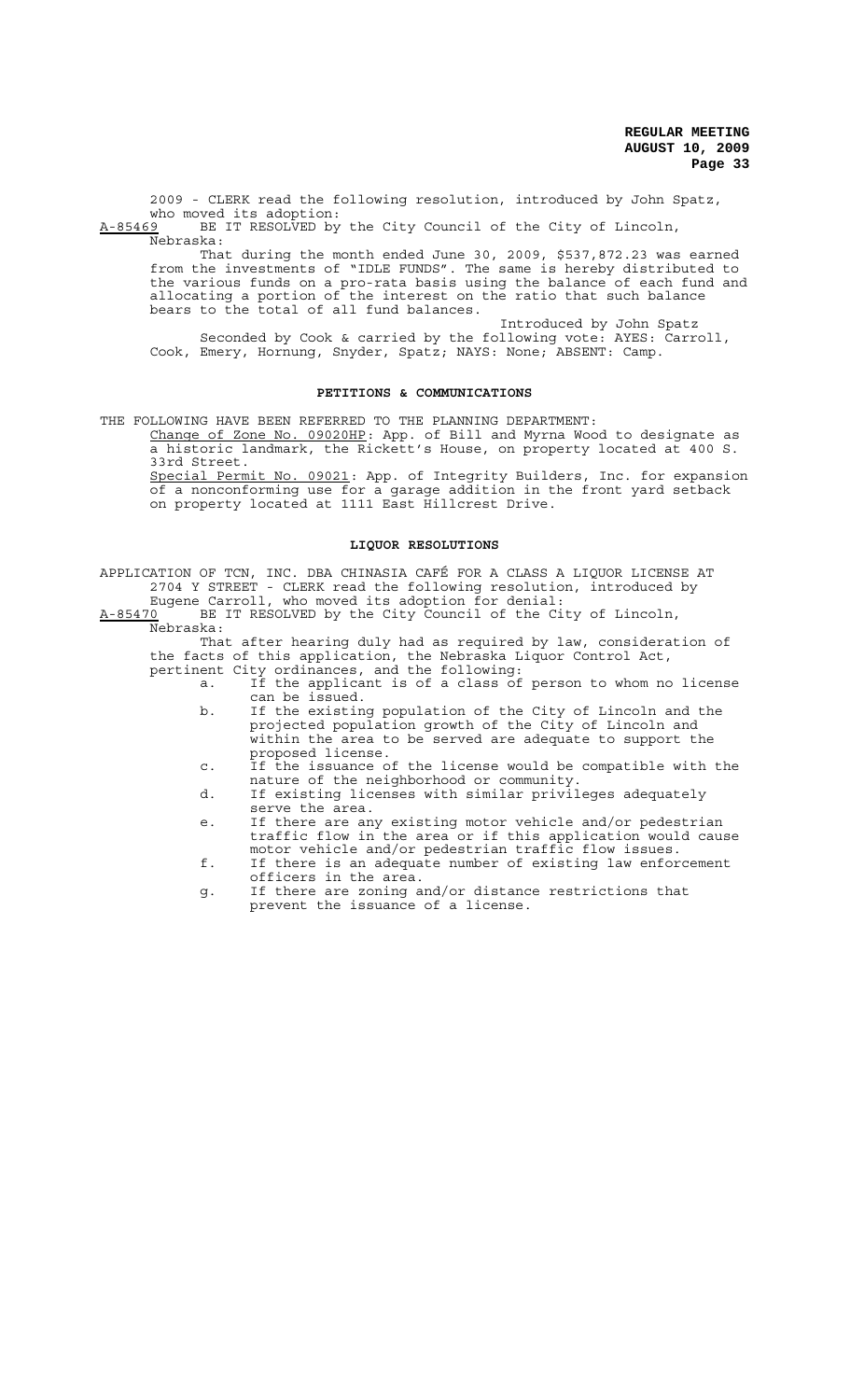- h. If there are sanitation and/or sanitary conditions on or about the area.
- i. If a citizens' protest has been made.

The City Council recommends to the Nebraska Liquor Control Commission that the application of TCN, Inc. dba Chinasia Café for a Class "A" liquor license, at 2704 Y Street, Lincoln, Nebraska, be denied. The City Council has determined that the application should be denied for one or more of the following reasons:

- a. The applicant is unfit, unwilling, and/or unable to properly provide the service proposed within the City of Lincoln.
- b. The applicant cannot conform to all provisions and requirements of and rules and regulations adopted pursuant to the Nebraska Liquor Control Act and/or pertinent City ordinances.
- c. The applicant has not demonstrated that the type of management and control to be exercised over the premises described in the application will be sufficient to insure that the licensed business can conform to all provisions and requirements of and rules and regulations adopted pursuant to the Nebraska Liquor Control Act, and pertinent City ordinances.
- d. The applicant has not demonstrated that the issuance of the license is or will be required by the present or future public convenience and necessity.

BE IT FURTHER RESOLVED that the City Clerk is directed to transmit a copy of this resolution to the Nebraska Liquor Control Commission.

Introduced by Eugene Carroll Seconded by Spatz & carried by the following vote: AYES: Carroll, Cook, Emery, Hornung, Snyder, Spatz; NAYS: None; ABSENT: Camp.

MANAGER APPLICATION OF KEVIN M. BELTON FOR TCN, INC. DBA CHINASIA CAFÉ AT 2704 Y STREET - CLERK read the following resolution, introduced by Eugene Carroll, who moved its adoption for denial:

A-85471 WHEREAS, TCN, Inc. dba Chinasia Café located at 2704 Y Street, Lincoln, Nebraska has been approved for a Retail Class "A" liquor license, and now requests that Kevin M. Belton be named manager;

NOW, THEREFORE, BE IT RESOLVED by the City Council of the City of Lincoln, Nebraska:

That after hearing duly had as required by law, consideration of the facts of this application, the Nebraska Liquor Control Act, and the pertinent City ordinances, the City Council recommends to the Nebraska Liquor Commission that Kevin M. Belton be denied as manager of this business for said licensee. The City Council has determined that the application should be denied for one or more of the following reasons: a. The applicant is unfit, unwilling, and/or unable to properly

- provide the service proposed within the City of Lincoln. b. The applicant cannot conform to all provisions and
	- requirements of and rules and regulations adopted pursuant to the Nebraska Liquor Control Act and/or pertinent City ordinances.
- c. The applicant has not demonstrated that the type of management and control to be exercised over the premises described in the application will be sufficient to insure that the licensed business can conform to all provisions and requirements of and rules and regulations adopted pursuant to the Nebraska Liquor Control Act, and pertinent City Ordinances.

The City Clerk is directed to transmit a copy of this resolution to the Nebraska Liquor Control Commission.

Introduced by Eugene Carroll Seconded by Spatz & carried by the following vote: AYES: Carroll, Cook, Emery, Hornung, Snyder, Spatz; NAYS: None; ABSENT: Camp.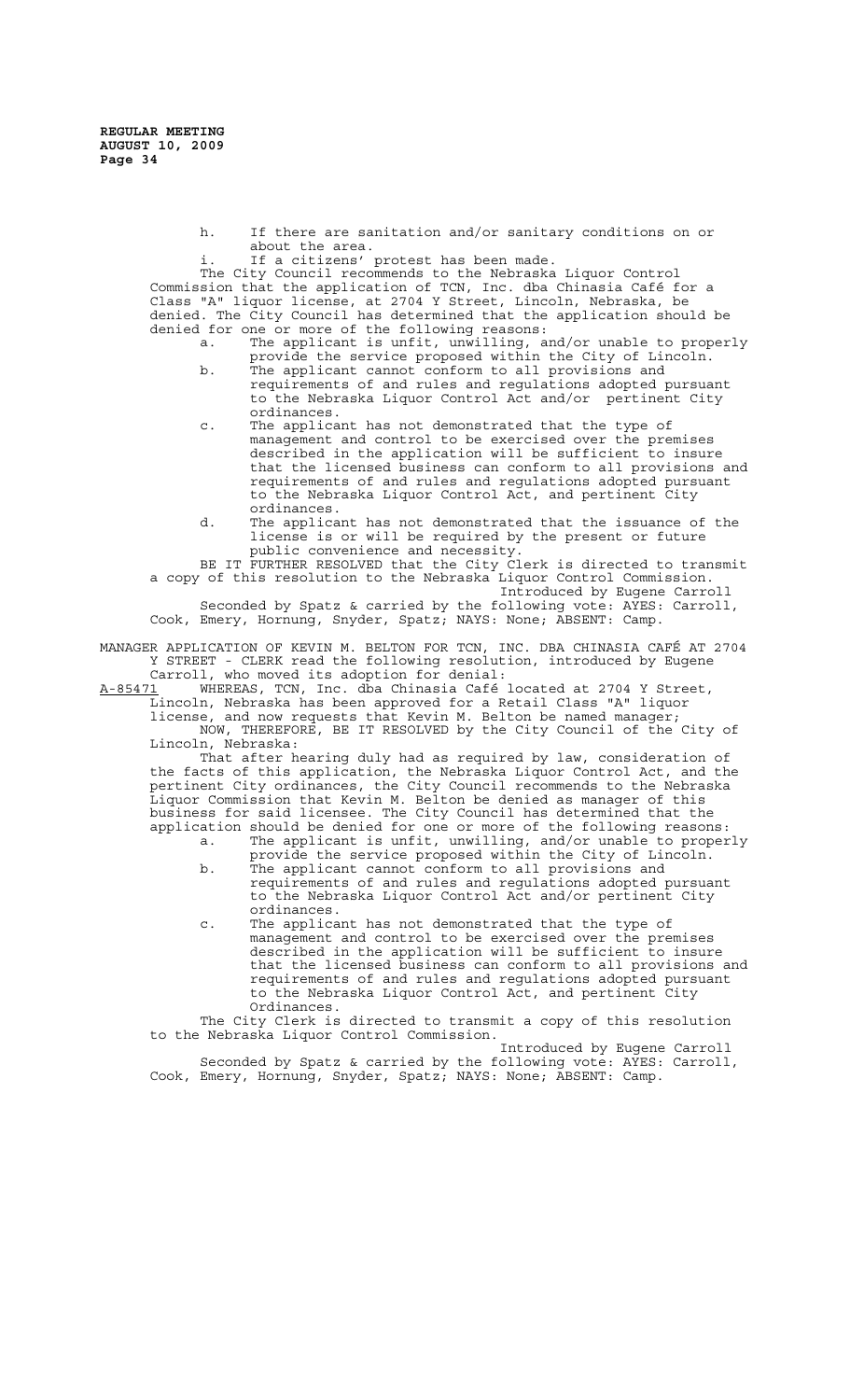# **ORDINANCES - 2ND READING & RELATED RESOLUTIONS (as required)**

- APPROVING THE TRANSFER OF UNSPENT AND UNENCUMBERED APPROPRIATIONS AND CASH (IF ANY) BETWEEN CERTAIN CAPITAL IMPROVEMENT PROJECTS WITHIN THE STREET CONSTRUCTION FUND, WATER CONSTRUCTION FUND, SANITARY SEWER CONSTRUCTION FUND, AND CAPITAL PROJECTS FUND WITHIN THE PUBLIC WORKS & UTILITIES DEPARTMENT - CLERK read an ordinance, introduced by Jane Snyder, approving the transfer of unspent and unencumbered appropriations and cash (if any) between certain capital improvement projects within the Street Construction Fund, Water Construction Fund, Sanitary Sewer Construction Fund, and Capital Projects Fund within the Public Works & Utilities Department, the second time.
- AMENDING ORDINANCE NO. 19169 AUTHORIZING THE ISSUANCE OF NOT TO EXCEED \$932,000.00 CITY OF LINCOLN, NEBRASKA BLOCK 85 REDEVELOPMENT PROJECT TAX ALLOCATION BONDS TO INCREASE THE MAXIMUM INTEREST RATE PERMITTED UNDER THE ORDINANCE FROM 9% TO 10% PER ANNUM - CLERK read an ordinance, introduced by Jane Snyder, amending Ordinance No. 19169 to change the maximum interest rate on the Block 85 Redevelopment Project Tax Allocation Bonds authorized thereby; to repeal certain provisions of Ordinance No. 19169; taking other action in connection with the foregoing; and related matters, the second time.

### **PUBLIC HEARING RESOLUTIONS - NONE**

# **ORDINANCE - 1ST READING & RELATED RESOLUTIONS (as required)**

- APPROVING AN AMENDMENT TO SUBLEASE AGREEMENT BETWEEN THE CITY AND THE STATE OF NEBRASKA DEPARTMENT DAS/STATE BUILDING DIVISION TO CHANGE THE AMOUNT OF SUBLEASE SPACE FROM 6,568 SQ. FT. TO 6,076 SQ. FT. OF OFFICE SPACE IN THE ONE STOP CAREER CENTER AT 1010 N STREET FOR PROVIDING JOB TRAINING AND EMPLOYMENT SERVICES UNDER THE WORKFORCE INVESTMENT ACT FOR A TERM OF JANUARY 1, 2007 THROUGH DECEMBER 31, 2011 - CLERK read an ordinance, introduced by John Spatz, accepting and approving the Amendment to Sublease Agreement between the City of Lincoln and DAS/State Building Division on behalf of Nebraska Workforce Development, Department of Labor, for a lease of space at 1010 N Street, Lincoln, Lancaster County, Nebraska for a term of January 1, 2007 through December 31, 2011 to reduce the area leased from 6,568 sq. ft. of space to 6,076 sq. ft. to Nebraska Workforce Development, Department of Labor, at the One Stop Career Center for providing job training and employment services under the Workforce Investment Act, the first time.
- APPROVING A SUBLEASE AGREEMENT BETWEEN THE CITY AND EXPERIENCE WORKS AT THE ONE STOP CENTER AT 1010 N STREET FOR PROVIDING JOB TRAINING AND EMPLOYMENT SERVICES UNDER THE WORKFORCE INVESTMENT ACT FOR A ONE-YEAR TERM FROM APRIL 1, 2009 THROUGH MARCH 31, 2010 - CLERK read an ordinance, introduced by John Spatz, accepting and approving a Sublease Agreement between the City of Lincoln and Experience Works for a lease of space at 1010 N Street, Lincoln, Lancaster County, Nebraska for a term of April 1, 2009 through March 31, 2010 whereby the City of Lincoln is subleasing 13,718 sq. ft. of space to Experience Works at the One Stop Career Center for providing job training and employment services under the Workforce Investment Act, the first time.
- APPROVING AN AMENDMENT TO THE SUBLEASE AGREEMENT BETWEEN THE CITY AND GOODWILL INDUSTRIES TO CHANGE THE AMOUNT OF SUBLEASE SPACE FROM 159 SQ. FT. TO 147 SQ. FT. IN THE ONE STOP CENTER AT 1010 N STREET FOR PROVIDING JOB TRAINING AND EMPLOYMENT SERVICES UNDER THE WORKFORCE INVESTMENT ACT FOR A TERM OF JANUARY 1, 2009 THROUGH DECEMBER 31, 2010 - CLERK read an ordinance, introduced by John Spatz, accepting and approving the Amendment to Sublease Agreement between the City of Lincoln and Goodwill Industries for a lease of space at 1010 N Street, Lincoln, Lancaster County, Nebraska for a term of January 1, 2009 through December 31, 2010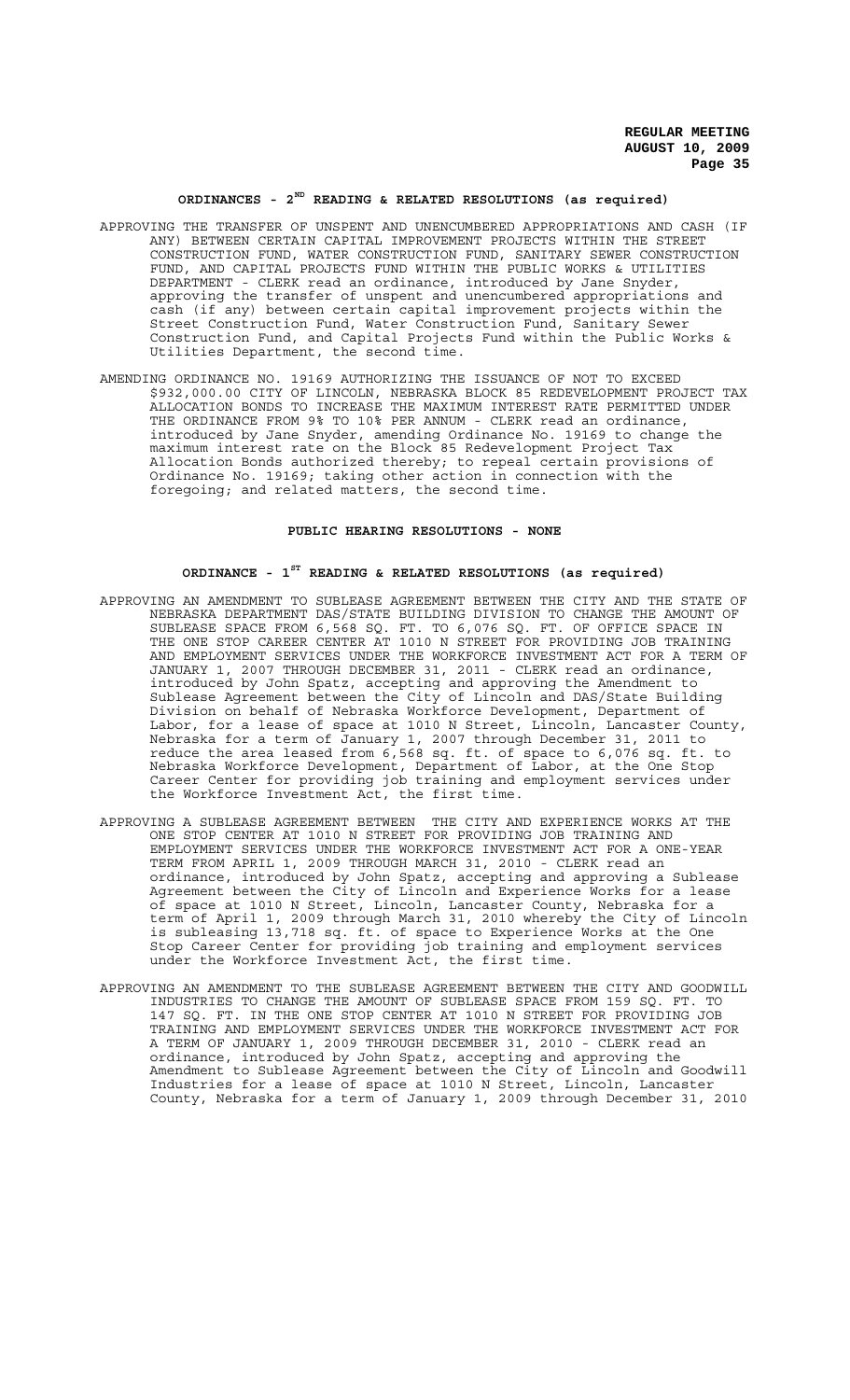to reduce the area leased from 159 sq. ft. of space to 147 sq. ft. to Goodwill Industries at the One Stop Career Center for providing job training and employment services under the Workforce Investment Act, the first time.

# **ORDINANCES - 3RD READING & RELATED RESOLUTIONS (as required)**

- AUTHORIZING THE EXECUTION AND DELIVERY OF LOAN CONTRACTS BETWEEN THE NEBRASKA DEPARTMENT OF ENVIRONMENTAL QUALITY AND THE CITY (PROJECT NO. C317078 AND PROJECT NO. 317247) IN CONNECTION WITH IMPROVEMENTS TO THE CITY'S WASTEWATER COLLECTION AND TREATMENT SYSTEM - CLERK read an ordinance, introduced by Adam Hornung, authorizing the execution and delivery of loan contracts between the City and the Nebraska Department of Environmental Quality (Project Nos. C317078 and C317247) and related promissory notes in a principal amount not to exceed \$10,000,000; and related matters, the third time.
- HORNUNG Moved to pass the ordinance as read. Seconded by Spatz & carried by the following vote: AYES: Carroll, Cook, Emery, Hornung, Snyder, Spatz; NAYS: None; ABSENT: Camp.
- The ordinance, being numbered **#19286**, is recorded in Ordinance Book #26, Page
- MISC. 09004 VACATING THE FINAL PLAT OF HUNT'S ADDITION AND ALL RIGHT-OF-WAY WITHIN AND ABUTTING SAID PLAT, GENERALLY LOCATED NORTHWEST OF NORTH 9TH STREET AND CLAREMONT STREET - CLERK read an ordinance, introduced by Adam Hornung, vacating the final plat of Hunt's Addition and all rightof-way within and abutting said plat on property generally located northwest of North 9th Street and Claremont Street, and retaining title thereto in the City of Lincoln, Nebraska, the third time.<br>HORNUNG Moved to pass the ordinance as read.
- Moved to pass the ordinance as read.

Seconded by Spatz & carried by the following vote: AYES: Carroll, Cook, Emery, Hornung, Snyder, Spatz; NAYS: None; ABSENT: Camp. The ordinance, being numbered **#19287**, is recorded in Ordinance Book #26, Page

- AMENDING THE PAY SCHEDULE FOR A CERTAIN EMPLOYEE GROUP BY CREATING THE CLASSIFICATION OF FIREFIGHTER PARAMEDIC - CLERK read an ordinance, introduced by Eugene Carroll, amending Section 1 of Ordinance No. 18970 passed August 6, 2007, relating to the pay schedules of employees whose classifications are assigned to the pay range which is prefixed by the letter "F," by creating the job classification of "Firefighter Paramedic", the third time.
- CARROLL Moved to pass the ordinance as read.

Seconded by Spatz & carried by the following vote: AYES: Carroll, Cook, Emery, Hornung, Snyder, Spatz; NAYS: None; ABSENT: Camp. The ordinance, being numbered **#19288**, is recorded in Ordinance Book #26, Page

- AMENDING THE PAY SCHEDULE FOR A CERTAIN EMPLOYEE GROUP BY ADJUSTING THE HOURLY PAY RANGE SCHEDULE AND SCHEDULES OF ANNUAL, MONTHLY, BIWEEKLY AND HOURLY PAY RANGE EQUIVALENTS FOR EMPLOYEES OF THE CITY OF LINCOLN WHOSE CLASSIFICATIONS ARE ASSIGNED TO PAY RANGES PREFIXED BY THE LETTER "E" TO BE EFFECTIVE AUGUST 20, 2009 - PRIOR to reading:
- CARROLL Moved to amend Bill No. 09-102 by substituting the Appendix A and Appendix B attached hereto for the Appendix A and Appendix B attached to Bill No. 09-102.

Seconded by Spatz & carried by the following vote: AYES: Carroll, Cook, Emery, Hornung, Snyder, Spatz; NAYS: None; ABSENT: Camp.

CLERK Read an ordinance, introduced by Eugene Carroll, adopting pay schedules and schedules of pay ranges for employees of the City of Lincoln, Nebraska whose classifications are assigned to pay ranges prefixed by the letter "E"; and repealing Ordinance No. 19187, passed by the City Council on December 15, 2008, the third time.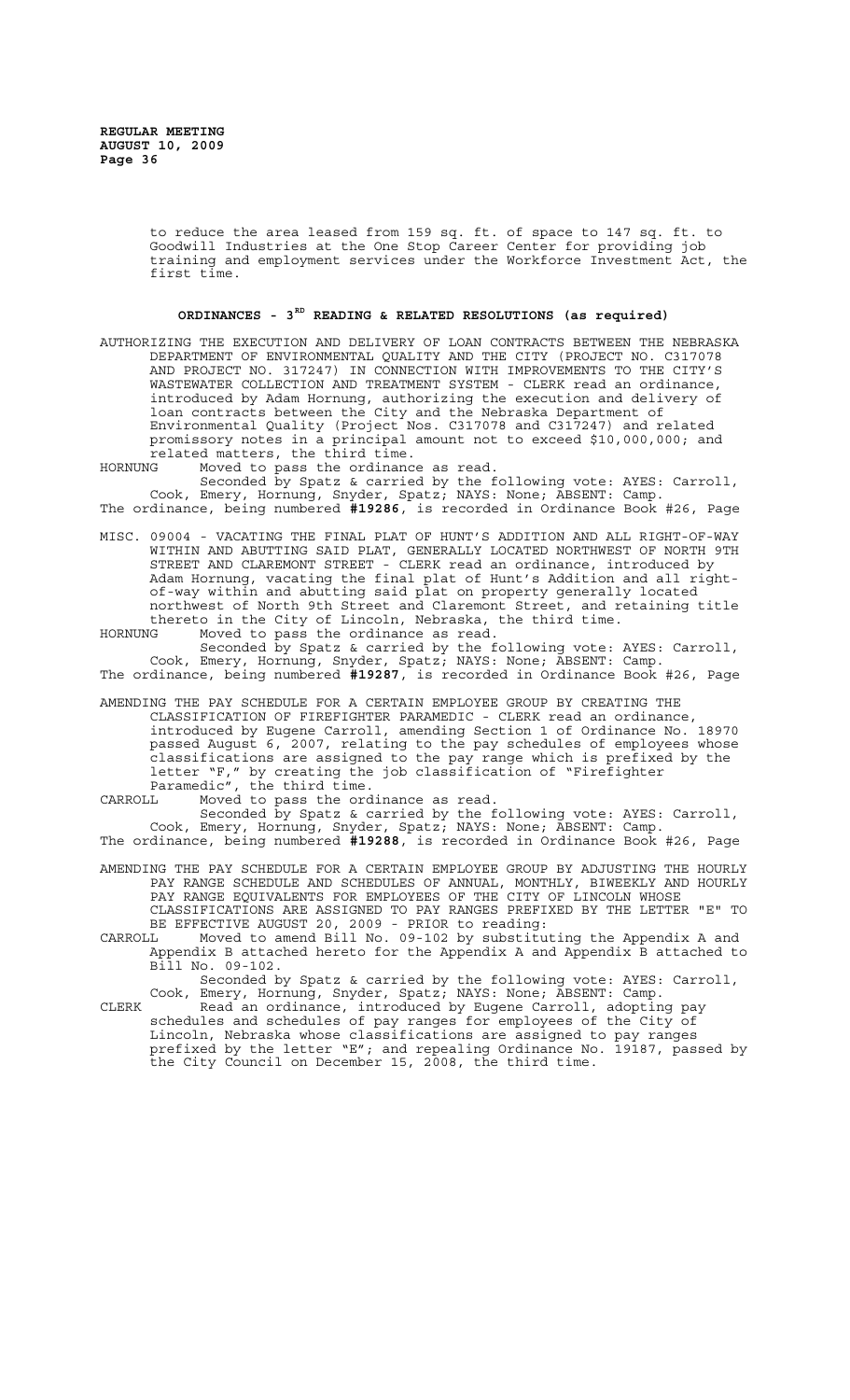CARROLL Moved to pass the ordinance as amended. Seconded by Spatz & carried by the following vote: AYES: Carroll, Cook, Emery, Hornung, Snyder, Spatz; NAYS: None; ABSENT: Camp. The ordinance, being numbered **#19289**, is recorded in Ordinance Book #26, Page

- AMENDING THE PAY SCHEDULE FOR A CERTAIN EMPLOYEE GROUP BY ADJUSTING THE HOURLY PAY RANGE SCHEDULE AND SCHEDULES OF ANNUAL, MONTHLY, BIWEEKLY AND HOURLY PAY RANGE EQUIVALENTS FOR EMPLOYEES OF THE CITY OF LINCOLN WHOSE CLASSIFICATIONS ARE ASSIGNED TO PAY RANGES PREFIXED BY THE LETTER "X" TO BE EFFECTIVE AUGUST 20, 2009 - CLERK read an ordinance, introduced by Eugene Carroll, adopting pay schedules and schedules of pay ranges for employees of the City of Lincoln, Nebraska whose classifications are assigned to pay ranges prefixed by the letter "X" and repealing Ordinance No. 19147, passed by the City Council on September 22, 2008, the third time.
- CARROLL Moved to pass the ordinance as read.

Seconded by Spatz & carried by the following vote: AYES: Carroll, Cook, Emery, Hornung, Snyder, Spatz; NAYS: None; ABSENT: Camp. The ordinance, being numbered **#19290**, is recorded in Ordinance Book #26, Page

#### **OPEN MICROPHONE SESSION - NONE**

#### **MISCELLANEOUS BUSINESS**

#### **PENDING -**

AMENDING SECTION 5.38.050 OF THE LINCOLN MUNICIPAL CODE TO INCREASE PERMIT FEES FOR MOTELS, HOTELS, ROOMING, LODGING, AND APARTMENT HOUSES; AND REPEALING SECTION 5.38.050 OF THE LINCOLN MUNICIPAL CODE AS HITHERTO EXISTING. (11/3/08 - 1st Reading suspended, to have Introduction 12/1/08 with P.H. 12/8/08) (12/1/08 - Placed on Pending Indefinitely) (Request to Withdraw) - PRIOR to reading:

HORNUNG Moved to withdraw Bill No. 08-157.

Seconded by Spatz & carried by the following vote: AYES: Carroll, Cook, Emery, Hornung, Snyder, Spatz; NAYS: None; ABSENT: Camp. The ordinance, having been **WITHDRAWN**, was assigned the File **#38-4595** & was placed on file in the Office of the City Clerk.

## **TOOK BREAK 2:02 P.M. RECONVENED 2:30 P.M.**

### **ONE AND SIX YEAR STREETS AND HIGHWAYS PROGRAM**

Council Chair Emery: This public hearing is held each year to fulfill State Statutory requirements for the One and Six Year Streets and Highways Program and also serves as the public hearing for the City's Capitol Improvements Program. It should be noted that the C.I.P. is a "funding" document only. The one year program lists projects proposed for final design, right-of-way acquisition, construction or study during Fiscal Year 2010. The Second through Sixth Year (FY 2011- 2015) Program lists those projects which are in some phase of development or will enter the street planning process. The program was identified on the public hearing notice, advertised in the Lincoln Journal Star on Sunday, July 19th, 2009 plus being placed on the City's website and on Channel 5.

Citizens have 10 days from today to submit any statements or exhibits to the Public Works Department. Therefore, all statements and exhibits received on or before, August 20st, 2009 will become a part of the public hearing record. These statements should be forwarded to Roger Figard, City Public Works Department, Engineering Services, 531 Westgate Boulevard / Suite 100, Lincoln, Nebraska 68528.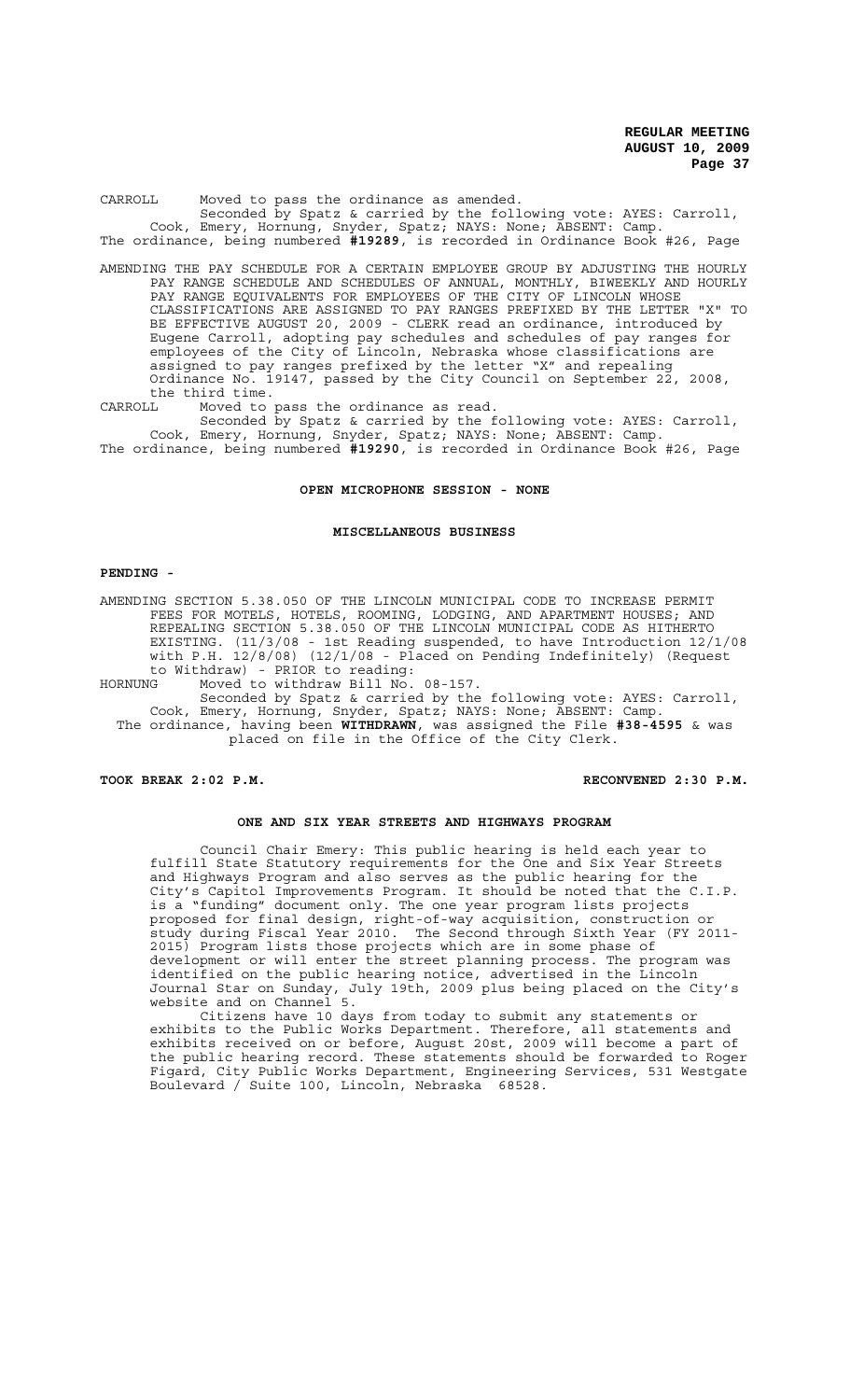The information received will be evaluated by the Public Works Department, and subsequently by the City Council. Final action will be taken by City Council resolution adopting the first year of the C.I.P. Budget.

The State Statutory requirement ensures that an integrated system of public roads is provided for the general welfare of the state, counties and municipalities. The program is administered by the State Board of Public Roads Classifications and Standards. With the passage of LB 277, MPO (Metropolitan Planning Organizations), such as the City of Lincoln, can now submit their annual report in lieu of a One and Six Year Program. This helps to eliminate redundant work/programs for the MPOs.

Our proposed MPO Annual Report and the Capital Improvement Program for Fiscal Years 2010 thru 2015 reflects an average annual expenditure of nearly 26.8 million dollars. This average annual expenditure is comprised of \$16.5 million dollars of City Revenues, \$7.2 million in Federal Aid and \$3.1 million in other funds (includes State/Federal, Train Mile Tax, and Railroad Transportation Safety District).

This FY 2010 thru 2015 Streets and Highways Program, which is also the C. I. P. and the T. I. P., was earlier voted on by the Planning Commission on May 13th, 2009.

### **2009-2010 MAYOR'S RECOMMENDED ANNUAL OPERATING BUDGET & CAPITOL IMPROVEMENT PROGRAM 2009/10 - 2014/15**

Clerk Ross: As part of the Mayor's proposed budget, the budget also proposes to take the following action allowed by LB 989 as passed by the 1998 Nebraska State Legislature.

1. The Mayor's Recommended Budget anticipates the use of allowable growth, if any, in the tax base above the 2.5% already provided by LB 989 for improvements to real property as a result of new construction, additions to existing buildings, any improvements to real property which increase the value of such property, and any increase in valuation due to annexation, and any personal property valuation over the prior year. This change is estimated as a decrease of -1.25% pending certification of final valuations from the County Assessor's office. It is the City's intention to utilize the final percentage change or the 2.5% increase provided for by the certified final valuations, to increase the restricted funds base and to utilize various other lid exemptions provided in LB 989. An additional 1% of lid authority can be authorized by a super majority (5) vote of the City Council. It is the Administration's intention to ask for this additional authority in the final budget resolution.

2. The City intends to carryover all unused restricted fund authority from prior and current fiscal years as well as any unused restricted fund authority from the 2008-09 Budget to future fiscal years. This unused restricted fund authority is estimated at up to \$13,000,000 but depends upon final completion of lid documents to be filed with the State Auditor's Office. It is the City's intention to carryover all unused restricted funds authority as determined by final completion of the forms.

#### **PUBLIC HEARING**

PUBLIC HEARING ON THE 1 & 6 YEAR STREET & HIGHWAY PROGRAM, THE 2009/10 CITY OF LINCOLN ANNUAL OPERATING BUDGET AND CAPITAL IMPROVEMENT PROGRAM FOR FY 2009/10 - 2014/15;

AMENDING SECTIONS 3.24.080 AND 3.24.090 OF THE LINCOLN MUNICIPAL CODE TO INCREASE THE TELECOMMUNICATIONS OCCUPATION TAX RATE FROM 5.5% TO 6% OF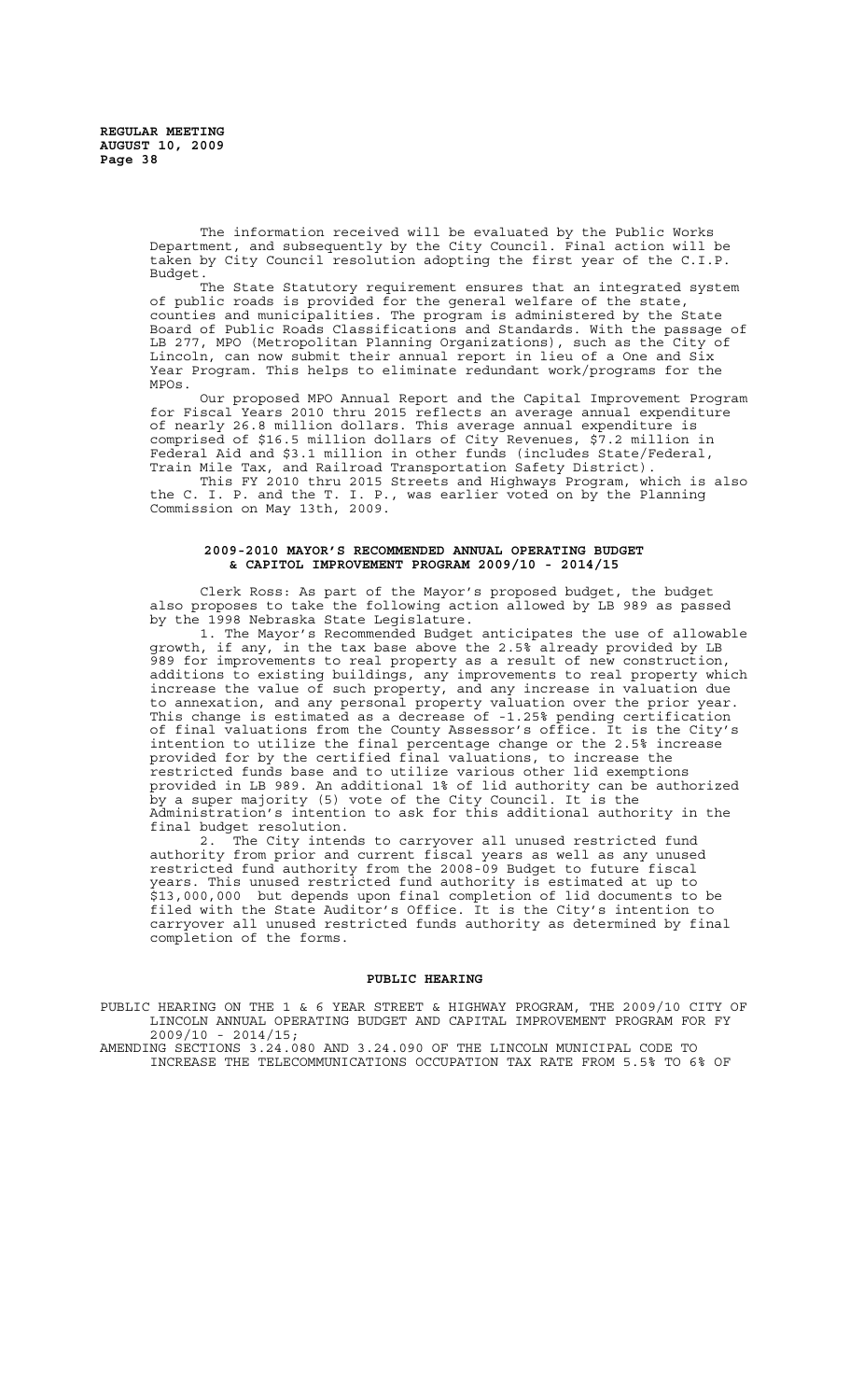GROSS RECEIPTS COMMENCING JANUARY 1, 2010; AND REPEALING SECTIONS 3.24.080 AND 3.24.090 OF THE LINCOLN MUNICIPAL CODE AS HITHERTO EXISTING;

APPROVING A CHANGE OF THE FRANCHISE FEE ASSOCIATED WITH THE FRANCHISE TO PROVIDE GAS SERVICE FROM AN ANNUAL RATE OF \$0.39 TO \$0.43 PER FOOT OF GAS MAIN EFFECTIVE OCTOBER 1, 2009;

APPROVING A NEW SCHEDULE FOR WASTEWATER USE CHARGES COMMENCING NOVEMBER 2009; APPROVING A NEW SCHEDULE FOR WATER USE CHARGES COMMENCING NOVEMBER 2009 -

Steve Hubka, City Budget Officer, came forward to comment and state that the Council will be considering legislation related to revenue to fund the budget. He said the proposed tax-funded budget increases spending only .04%. He said the last three budgets have increased an average of only 1.3% per year. He said the City receives only about 14% of each property tax dollar paid by Lincoln residents. He stated that other than voter-approved bond issues, the City property tax rate hasn't increased since the 1993-94 fiscal year; but since that time, property tax rates decreased 44.6%. When the county assessor revaluates property upward, the City tax rate is cut a corresponding percentage. When a re-valuation results in a decrease, such as this year, a tax increase is not being proposed. The last two budgets have reduced 115 full-time positions; the current proposed budget will reduce reduced 115 full-time positions; the current proposed budget will reduce<br>28 more. Benefits include significant cost savings in fuel, health care premiums and correction expenses. Even though operational costs were examined closely, water & wastewater rates will be increased but both capital improvement programs were cut by large amounts. Mr. Hubka said an amendment corrects the natural gas franchise fee from \$0.43 to \$0.429.

Rick Hoppe, Mayor's Chief of Staff, came forward to speak about proposed changes. He said a proposed language change will affect the Crawford Trust Fund which will distribute 5% or \$100,000 annually to use as the City chooses, yet in a manner as close as possible to the donor intent. He said issues regarding the Special Assessment Revolving fund will be to seek a transfer increase to the General Fund from \$325,000 to \$392,000. Funding will allow the individual filling the Hispanic community outreach position to fill a broader role. Mr. Hoppe said a suggestion has been made to delay implementation of the Nature Center fees by one year to September 1, 2010 to allow advocates time to find a financing plan. The Federal Cops Grant money requires an authorization to hire four police officers.

Linda Rohman, 6300 Meeker Circle, came forward to present points of interest that affect the budget: one of which is to be more self reliant as parents to teach our children safety; secondly, define police duties to cover necessary services, not covering duties for citizens' convenience only; and thirdly, assure that budget decisions are based on reason not emotion.

Coby Mach, LIBA, 620 N. 48<sup>th</sup> St., came forward to express appreciation to the Mayor and the Council for working through the tough budget cycle. He said an adoption to reduce the 200% retirement match for new hires will result in a \$2.2 million savings over the next five years. Before closing any libraries, he suggested a discussion about structure and management of all eight. Mr. Mach suggested that LFR should cover staffing expenses within their own current budget which allows the Fire Chief to manage his own department. He said LIBA would like to see SAR funds earmarked for the South Beltway. In an effort to eliminate the telecommunication tax increase, Mr. Mach suggested two options: 1)use \$400,000 of vacancy savings or 2)reduce the StarTran budget by \$400,000. In finality, he said LIBA's opinion is that because of restructured jail funding there is a \$1.4 million property tax increase. He recounted the words of the Mayor who said we could not cut our way to prosperity. Mr. Mach said we could not tax our way to prosperity, either.

Ron Ecklund, LIBA, 620 N. 48<sup>th</sup> St., was on hand for questioning. Kay Young, 545 Eastborough Lane, came forward in opposition to implementing an entry fee to use the Nature Center.

Chair Emery requested those who favor keeping the Nature Center free to stand in recognition.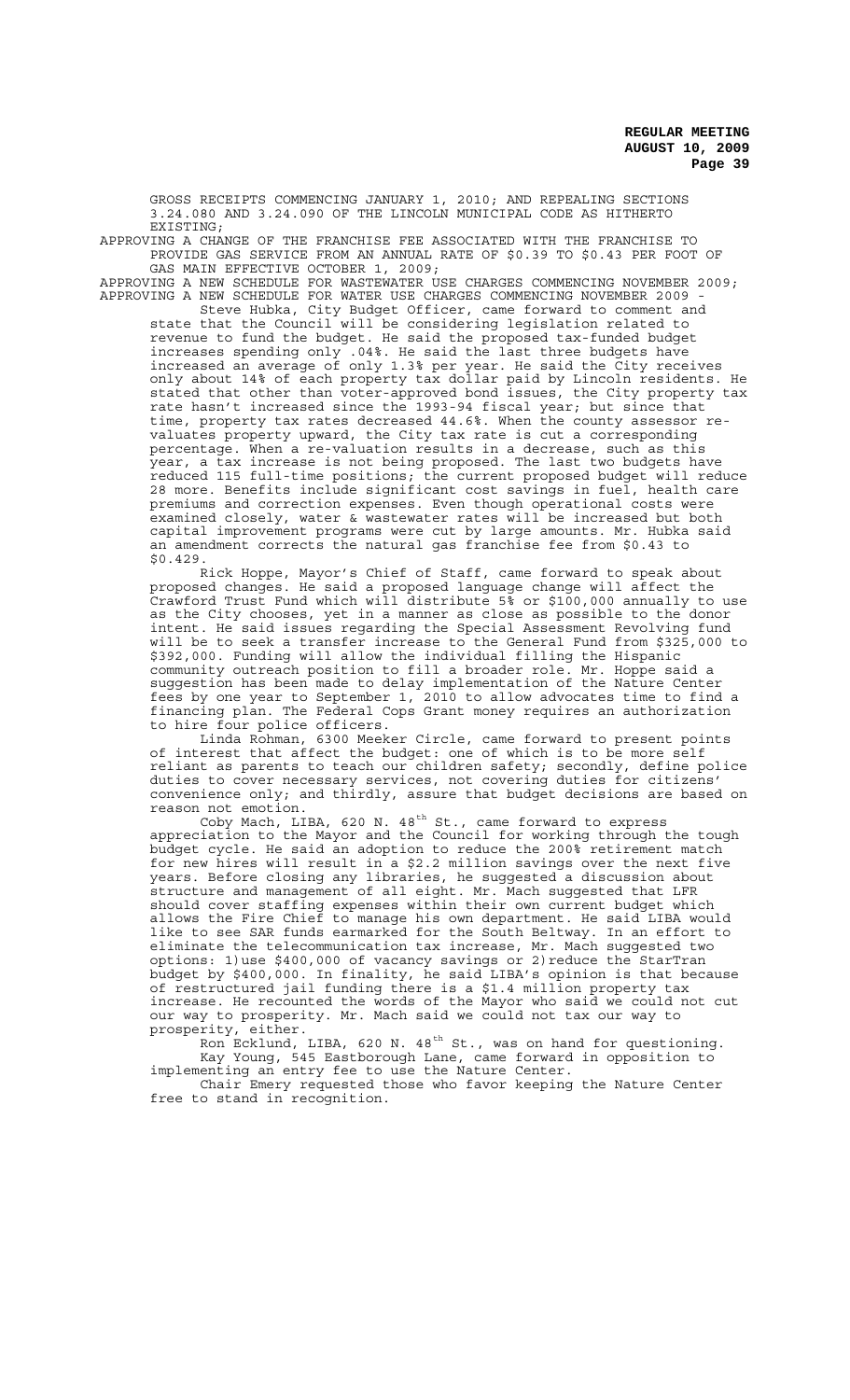Kyle Fischer, Chamber of Commerce, 1135 M St., came forward to thank Council for renewing the investment to LPED. He said over the past five years the investment has produced more than 4,000 new jobs and over \$250 million in investment in the community. In recognition of keeping costs down and following the lead of private industry leaders in finding efficiencies & savings, Mr. Fischer said the Chamber is in general support of the budget today. He said they are in disagreement with increasing a specific tax to a specific industry such as telecommunication companies. He said the Chamber supports the Development Services Center concept & start-up costs; and commends the reduction of the retirement match from 2 to 1 to 1 to 1.

Bruce Bohrer, Chamber of Commerce, 1135 M St., came forward in support of changes to the Fast Forward Fund, transfer of SAR Funds for infrastructure needs and a one-time expense for the physical move of the Development Services Center.

Stuart Long, 4412 NW 49<sup>th</sup> St., came forward representing the Lincoln Neighborhood Alliance. He suggested the City raise property taxes and adjust impact fees on new building permits.

Russell Miller, 341 S. 52<sup>nd</sup> St., came forward to share information and express his opinion. He stated that in the last 10 years, population in Lincoln has increased 15%; the area has grown by 24%, streets by 27% and water mains by 21%. He said despite its growth sales tax revenue has decreased and property tax revenues have not grown. He stated he is in favor of increasing the telecommunication tax and feels the addition of four police officers is needed.

Roger Dodson, 2941 S. 26<sup>th</sup> St., came forward in favor of transferring \$6 million from SAR to the Fast Forward Fund to leverage private/public investment infrastructure; expand/preserve primary jobs in the community; facilitate positive long-term economic development; or fulfill community economic development objectives.

Kent Peterson, 8430 Hollynn Lane, Lincoln business manager, came forward expressing appreciation to Council for answering his e-mail questions and shared his reasons for opposition to the telecommunication tax increase.

Mike Morosin, 1500 N. 15th St., came forward to comment on cuts he has made in his own personal expenses.

James Jeffers, 1505 W. Raymond Rd., came forward to comment on road construction projects and its cost to the taxpayer in delays, detours and fuel use.

Rick Krueger, 8200 Cody Dr., came forward to comment on CIP items as they relate to parks and streets. He suggested improvements such as parking, picnic tables and fencing be completed for Porter Ridge Park. He urged Council not to use wheel tax money for sidewalks. He requested advancement of road completion on 56<sup>th</sup> Street, Old Cheney Road from 70<sup>th</sup> to 84<sup>th</sup> Streets, and Pine Lake Road from 60<sup>th</sup> to Highway 2. He also suggested getting away from the huge standard and returning to the fivelane cross section.

Stacey Sprinkle, 8350 E. Crescent Pkwy, Greenwood Village, CO, came forward in her capacity as Vice President of State Tax Policy for Verizon in opposition to the telecommunication tax increase. She suggested City government raise revenues in the broadest way they can so the burden is spread equitably among all constituents not through a targeted specific tax. She said wireless companies do not receive the benefit of using the public right-of way, nor does her business or its consumers bear any additional cost to the City that would warrant that it be targeted for a specific tax to support the City revenues. Ms. Sprinkle said communication service consumers in Lincoln are already paying on average 18% in state/local taxes & fees every month to support state/local budgets. She understands high tax rates are levied upon alcohol & tobacco to discourage their usage but in today's environment communication services are essential. In answer to questions, Ms. Sprinkle said the national average wireless tax is estimated at 11%.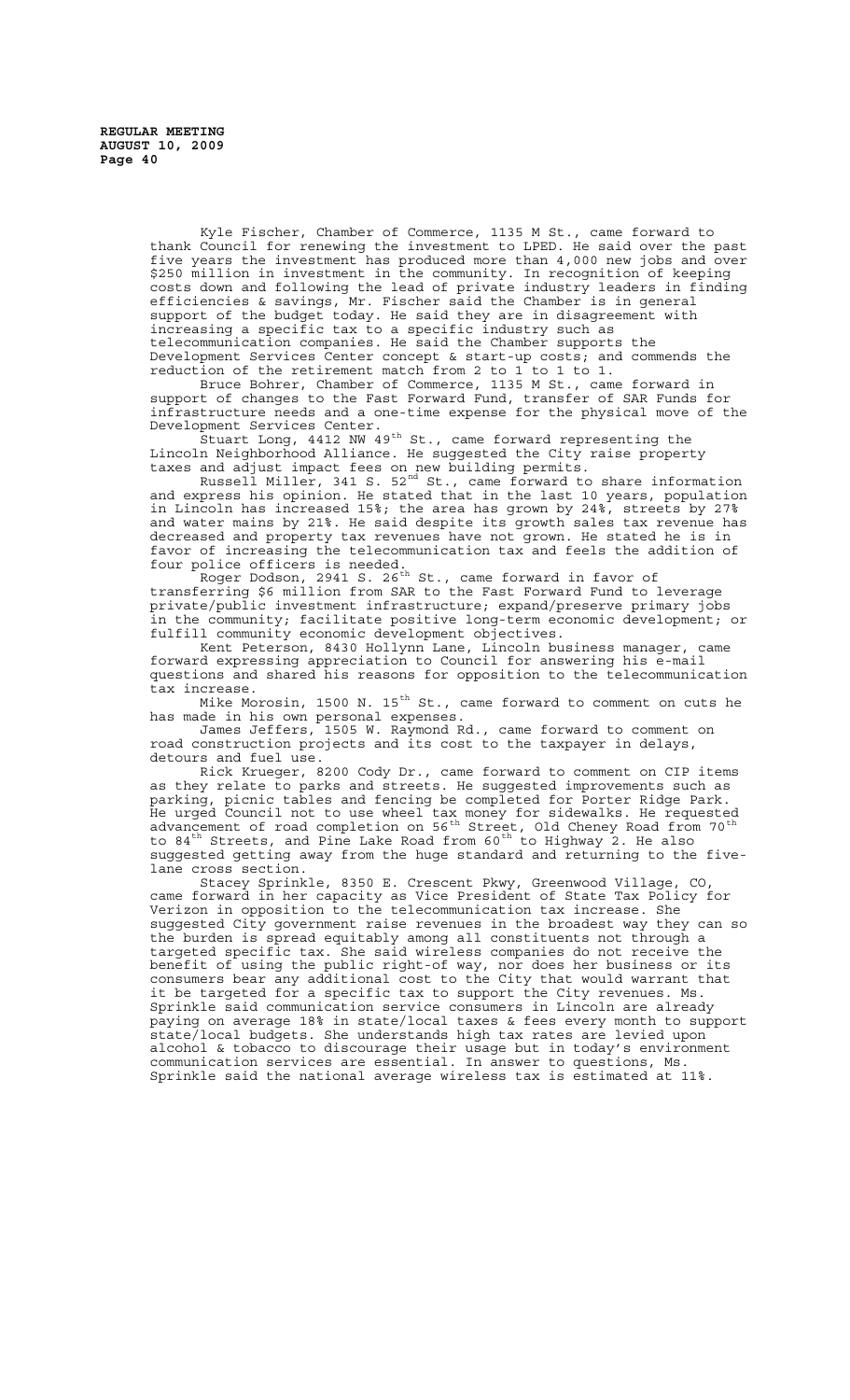Peter Stadig, 2400 C St., representing Friends of Pioneers Park Nature Center, came forward in favor of a moratorium on park admission fees to allow them time to pursue funding solutions without impacting the rest of Parks & Recreation.

Judy Cook, 3339 S. 40<sup>th</sup> St., member of Friends of Pioneers Park Nature Center, came forward in favor of keeping the 600+ acre nature park free.

Jane Kinsey, 6703 Hawkins Bend, came forward in opposition to the telecommunication tax increase as it will hurt the individual who has to budget higher costs in these hard times as well. She suggested salaries of department heads be cut back before laying off low-level employees. Brad Stevens, 3921 Madison Ave., came forward representing

Americans for Prosperity in opposition to the telecommunication tax increase. He said 18.35% is higher than our neighboring states.

Tim Golden, 4631 Rockwood Ct., came forward as a former 30-year educator who has used the Nature Center for over 20+ years and established an eight-acre outdoor classroom there as well. He expressed his desire to keep the Nature Center free.

Miles Bryant, 2035 B St., came forward to question the City criteria that would determine charging a fee to use some assets while not assessing a fee on others.

Sarah Bauman, 2035 B St., came forward to state she was inspired by Pioneers Nature Center and requested that it be kept free.

Dave Titterington, 1340 N. 38<sup>th</sup>, owner of Wild Bird Habitat Stores and 13-year staff member at the Pioneer Park Nature Center, came forward in opposition to implementing a fee to the use of Pioneers Park fearing that schools will not be able to pay \$3 per child. He said lack of park use will lead to a sterile community; conversely, healthy families play outdoors.

Rosina Paolini, 1850 Dakota St., came forward requesting the City to keep parks free and presented 1,357 signatures of others who agree. She suggested the City broadening the tax base as a solution.

Tom McFarland, 1910 Sumner St., came forward in favor of keeping public libraries open. He stated one portion of the City's mission statement says "maintain its uniqueness" which he feels describes a safe community library in a small building.

Adam Hintz, 1611 Van Dorn, came forward in opposition to charging a fee to enter Pioneers Park.

Joanne Elliot, 7632 Phares Dr., came forward to thank Council for their service and to comment on taxation.

Dan Schlitt, 2600 C St., came forward in opposition to the park fee and an increase to telecommunication tax. He suggested broadening the tax base.

# **TOOK BREAK 4:47 P.M. RECONVENED 6:33 P.M.**

Council Member Spatz did not return after break.

Danny Walker, 427 E St., came forward questioning cell tower revenue as it feeds into the General Fund.

Mr. Hubka came forward to answer Mr. Walker's question. He said cell tower rental revenue located in park land feeds into the Parks & Recreation Maintenance Fund; the remainder of cell tower revenue goes to the General Fund which supports basic governmental services including police, fire and many other services. If cell towers are located on enterprise fund land (water & wastewater), 10% of the revenue goes to that fund for maintenance of the site, 90% to the General Fund. He said in response to other monetary questions, Mr. Hubka said he would get back to Mr. Walker with answers.

Bob Reeves, 3236 Dudley St., came forward to comment on taxes. He said when values drop, property owners have an obligation to pay more to bring those tax dollars up. He also suggested that Lincoln & Omaha go to the Legislature to see about a small local earnings tax being withdrawn from the paychecks of people who work in the City.